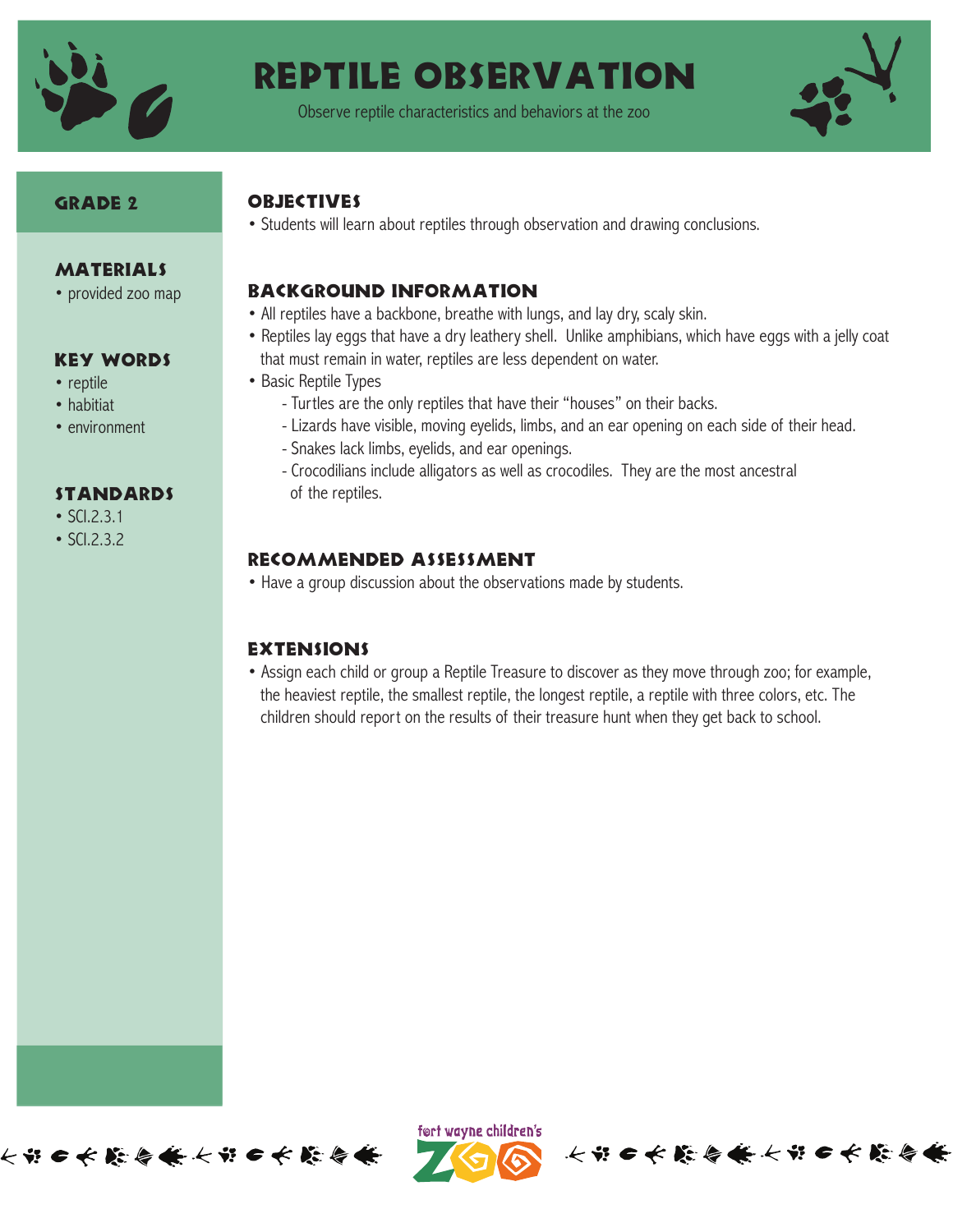

Observe the following reptiles in Dr. Diversity's Rain Forest Research Station while you are at the zoo. Fill in your observation on the chart.



Name

| <b>NAME OF</b><br><b>REPTILE</b>    | <b>KOMODO</b><br><b>DRAGON</b>           | <b>RETICULATED</b><br><b>PYTHON</b>      | <b>TIMOR</b><br><b>MONITOR</b><br><b>LIZARD</b> |
|-------------------------------------|------------------------------------------|------------------------------------------|-------------------------------------------------|
| <b>KIND OF</b><br><b>REPTILE</b>    | snake<br>lizard<br>turtle<br>crocodilian | snake<br>lizard<br>turtle<br>crocodilian | snake<br>lizard<br>turtle<br>crocodilian        |
| <b>WHAT IT</b><br><b>LOOKS LIKE</b> |                                          |                                          |                                                 |
| <b>WHAT IT</b><br><b>EATS</b>       |                                          |                                          |                                                 |
| <b>INTERESTING</b><br><b>FACTS</b>  |                                          |                                          |                                                 |





长节●长能参会长节●长能参会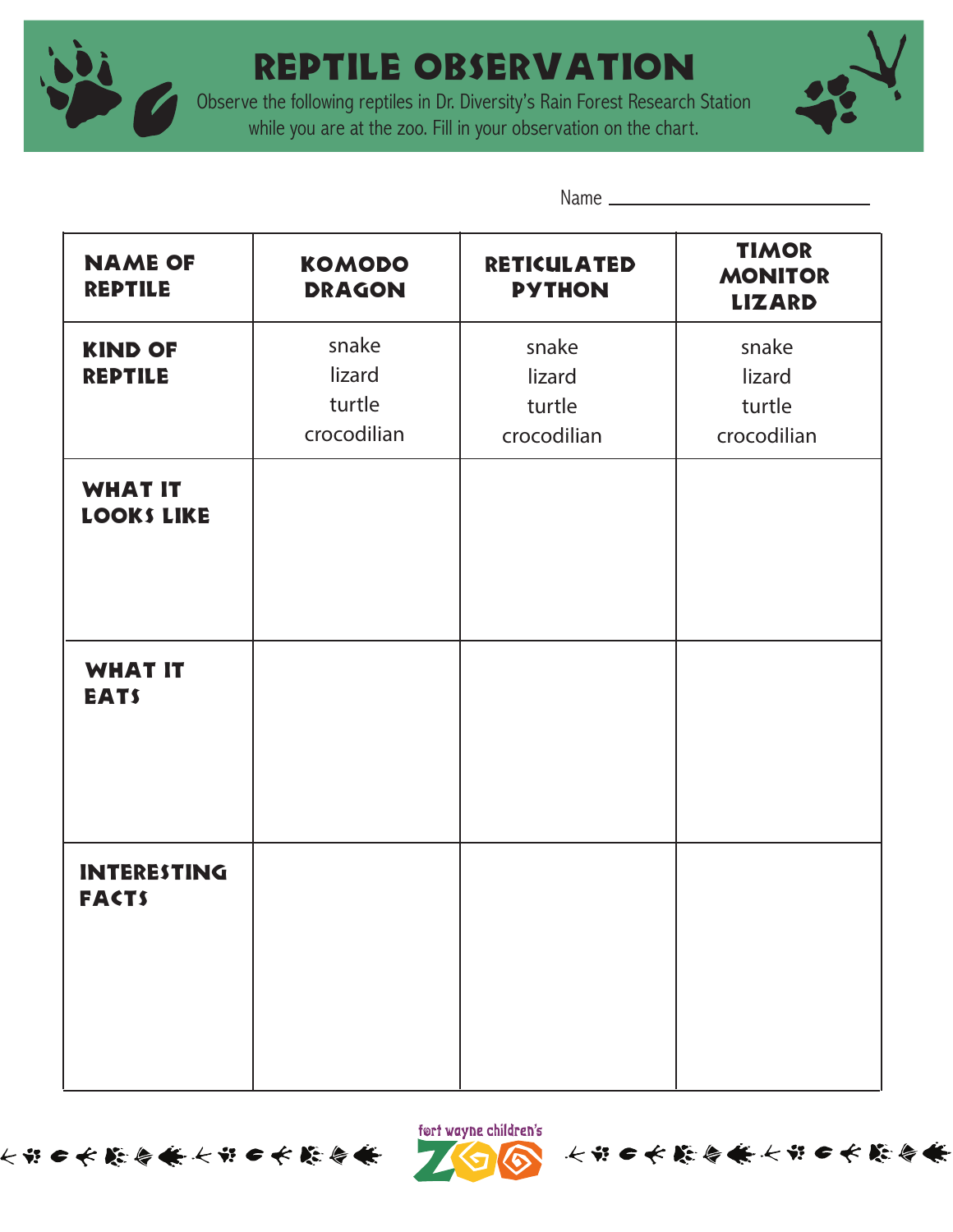

Observe the following reptiles in Dr. Diversity's Rain Forest Research Station. Look for the green tree python, Asian vine snake, bent-toed gecko, and tokay gecko. Fill in your observations on the chart.





Name

| <b>NAME OF</b><br><b>REPTILE</b>    |                                          |                                          |                                          |
|-------------------------------------|------------------------------------------|------------------------------------------|------------------------------------------|
| <b>KIND OF</b><br><b>REPTILE</b>    | snake<br>lizard<br>turtle<br>crocodilian | snake<br>lizard<br>turtle<br>crocodilian | snake<br>lizard<br>turtle<br>crocodilian |
| <b>WHAT IT</b><br><b>LOOKS LIKE</b> |                                          |                                          |                                          |
| <b>WHAT IT</b><br><b>EATS</b>       |                                          |                                          |                                          |
| <b>INTERESTING</b><br><b>FACTS</b>  |                                          |                                          |                                          |





长的●长能参会长的●长能参会